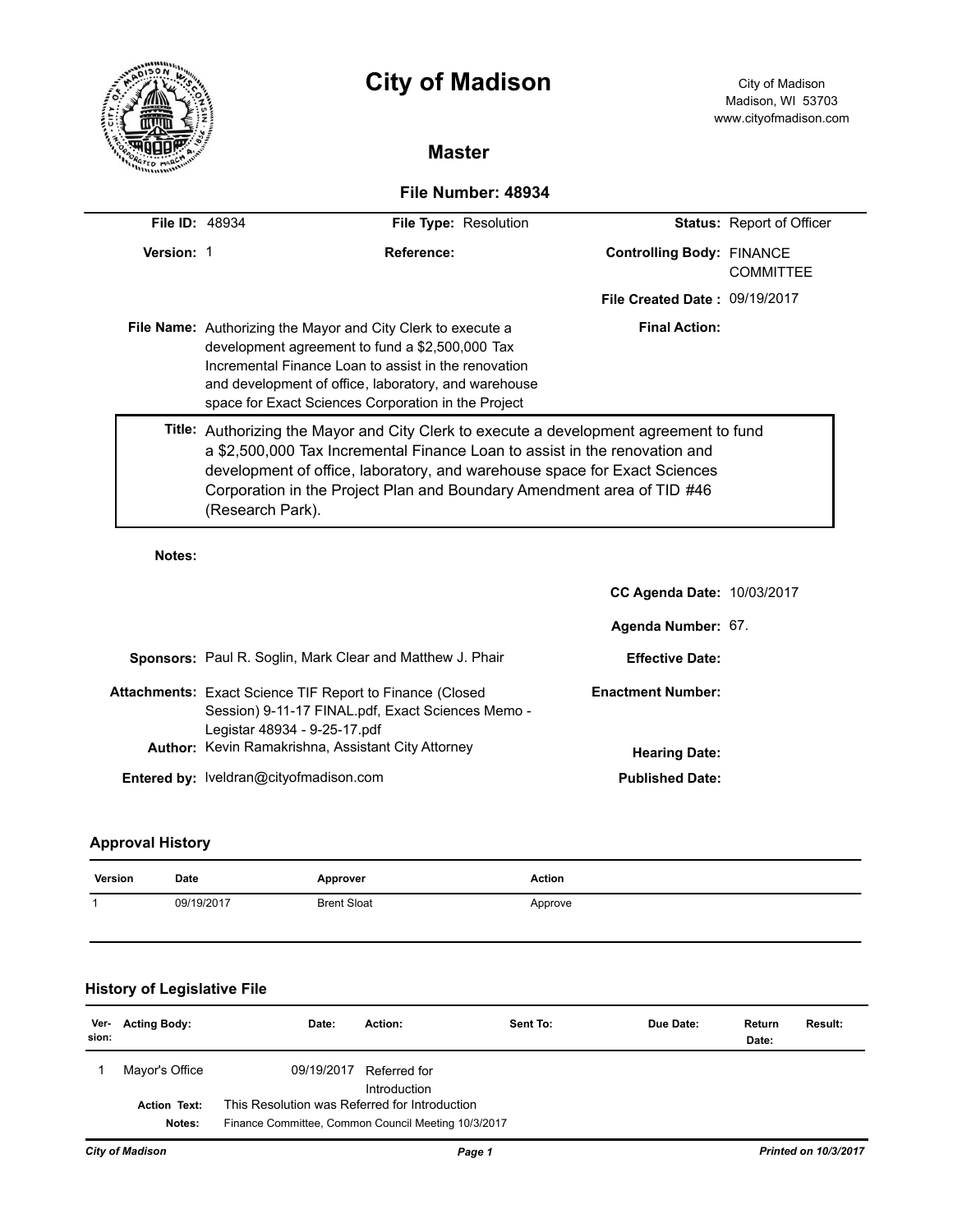#### *Master Continued (48934)*

| COMMON COUNCIL                | 09/19/2017 Refer            |                                                                   | <b>FINANCE</b><br><b>COMMITTEE</b>                                                           | 09/25/2017 | Pass |
|-------------------------------|-----------------------------|-------------------------------------------------------------------|----------------------------------------------------------------------------------------------|------------|------|
| <b>Action Text:</b><br>Notes: | passed by voice vote/other. |                                                                   | A motion was made by Clear, seconded by Phair, to Refer to the FINANCE COMMITTEE. The motion |            |      |
| <b>FINANCE COMMITTEE</b>      | 09/25/2017                  | <b>RECOMMEND TO</b><br>COUNCIL TO<br>ADOPT - REPORT<br>OF OFFICER |                                                                                              |            | Pass |
| <b>Action Text:</b>           |                             | REPORT OF OFFICER. The motion passed by voice vote/other.         | A motion was made by Rummel, seconded by Eskrich, to RECOMMEND TO COUNCIL TO ADOPT -         |            |      |
| Notes:                        |                             |                                                                   |                                                                                              |            |      |
| <b>COMMON COUNCIL</b>         | 10/03/2017                  |                                                                   |                                                                                              |            |      |

### **Text of Legislative File 48934**

# **Fiscal Note**

The proposed resolution authorizes a development agreement to fund a \$2,500,000 Tax Incremental Finance (TIF) Loan for Exact Sciences Corporation in the Project Plan and Boundary Amendment area of TID #46 (Research Park). Exact Sciences Corporation, through its development entity CG Growth, LLC ("Developer"), desires to renovate approximately 157,000 gross square feet of office space at 601 Rayovac Drive and construct approximately 137,000 gross square feet of laboratory and warehouse space at the adjacent 650 Forward Drive. Funding for the \$2,500,000 TIF Loan is contingent upon approval of the 2018 Capital Budget authorizing the expenditure of funds stated herein. The 2017 Adopted Capital Budget will not be amended by the proposed resolution. In the event that the TID #46 Plan and Boundary Amendment is not certified by DOR on or about April 30, 2018, Developer shall be obligated to repay all funds disbursed by the City as a conventional loan.

## **Title**

Authorizing the Mayor and City Clerk to execute a development agreement to fund a \$2,500,000 Tax Incremental Finance Loan to assist in the renovation and development of office , laboratory, and warehouse space for Exact Sciences Corporation in the Project Plan and Boundary Amendment area of TID #46 (Research Park).

## **Body**

WHEREAS the Common Council adopted the current TIF Policy on February 25, 2014; and,

WHEREAS this TIF Policy contemplates "Jobs Projects" that foster the retention and creation of new employment opportunities throughout the community; and,

WHEREAS employers in the "Medical/Biotechnology" field are identified as eligible for "Jobs Projects;" and,

WHEREAS Exact Sciences Corporation is an existing Madison employer involved in the research and production of a colorectal cancer screening test; and,

WHEREAS Exact Sciences Corporation ("Employer") through its development entity CG Growth, LLC ("Developer") desires to renovate approximately 157,000 gross square feet of office space at 601 Rayovac Drive ("Office Component") and construct approximately 137,000 gross square feet of laboratory and warehouse space at the adjacent 650 Forward Drive ("Laboratory Component"); and,

WHEREAS Exact Sciences Corporate will retain, create, or maintain 250 full time equivalent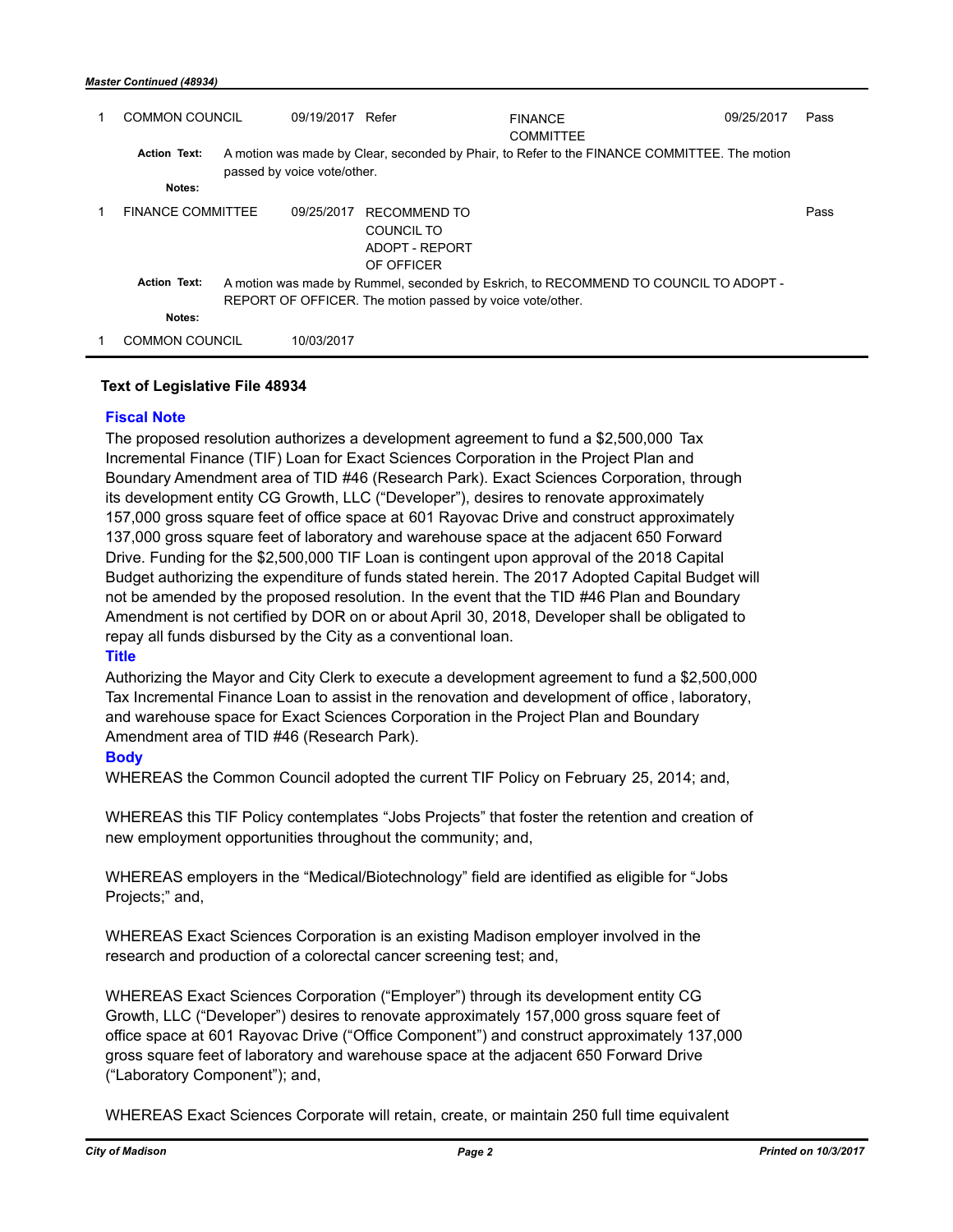("FTE") jobs that pay a living wage within the Laboratory component for five years beginning upon occupancy; and,

WHEREAS the property being purchased by CG Growth, LLC is home to the former headquarters of Spectrum Brands; and,

WHEREAS the property has sat vacant since Spectrum Brands moved from the site in 2013; and,

WHEREAS City plans and zoning call for continued employment use at the site; and,

WHEREAS the size (157,000 square feet), age (over 30 years), and condition of the office building suggest that it will be challenging to find a suitable employment user for the site; and,

WHEREAS should CG Growth, LLC not move forward with this project, there exists a risk that the building will remain vacant for an indeterminate amount of time; and,

WHEREAS the property is located in a neighborhood in great need of employment opportunities, in proximity to the Park Edge/Park Ridge Neighborhood Resource Team Focus Area; and,

WHEREAS through the Laboratory Component of the project at 650 Forward Drive, Exact Sciences Corporation will provide at least 250 guaranteed new FTE positions to the City of Madison, with an additional 350 FTE relocated and new positions at the Office Component of the project at 601 Rayovac Drive; and,

WHEREAS Exact Sciences Corporation has pledged to work with the nearby Park Edge/Park Ridge Employment Center to connect neighborhood residents with employment opportunities within the facility; and,

WHEREAS CG Growth, LLC submitted a TIF Application to the City of Madison and the project qualifies for TIF assistance under the "Jobs Project" category of the City's TIF Policy; and,

WHEREAS to move forward with the project, CG Growth, LLC requires an investment of \$2,500,000 of TIF, representing approximately 55% of the net present value of tax increment generated by the project; and,

WHEREAS 55% exceeds the gap analysis waiver policy of providing 40% of the net present value of tax increment generated by a project.

NOW THEREFORE BE IT RESOLVED that the City herby finds and determines that the Project is consistent with the public purposes of Tax Increment Finance Law and plans and objectives set forth in the City of Madison TIF Policy.

BE IT FURTHER RESOLVED that the City finds that the project warrants a "Jobs Project" gap analysis waiver of approximately 55% of the net present value of the tax increment generated by the project given the project involves the reuse of a significant vacant facility, the attraction of new jobs to a neighborhood in great need of employment opportunities, and a willingness of Exact Sciences Corporation to connect neighboring residents with employment opportunities within the facility.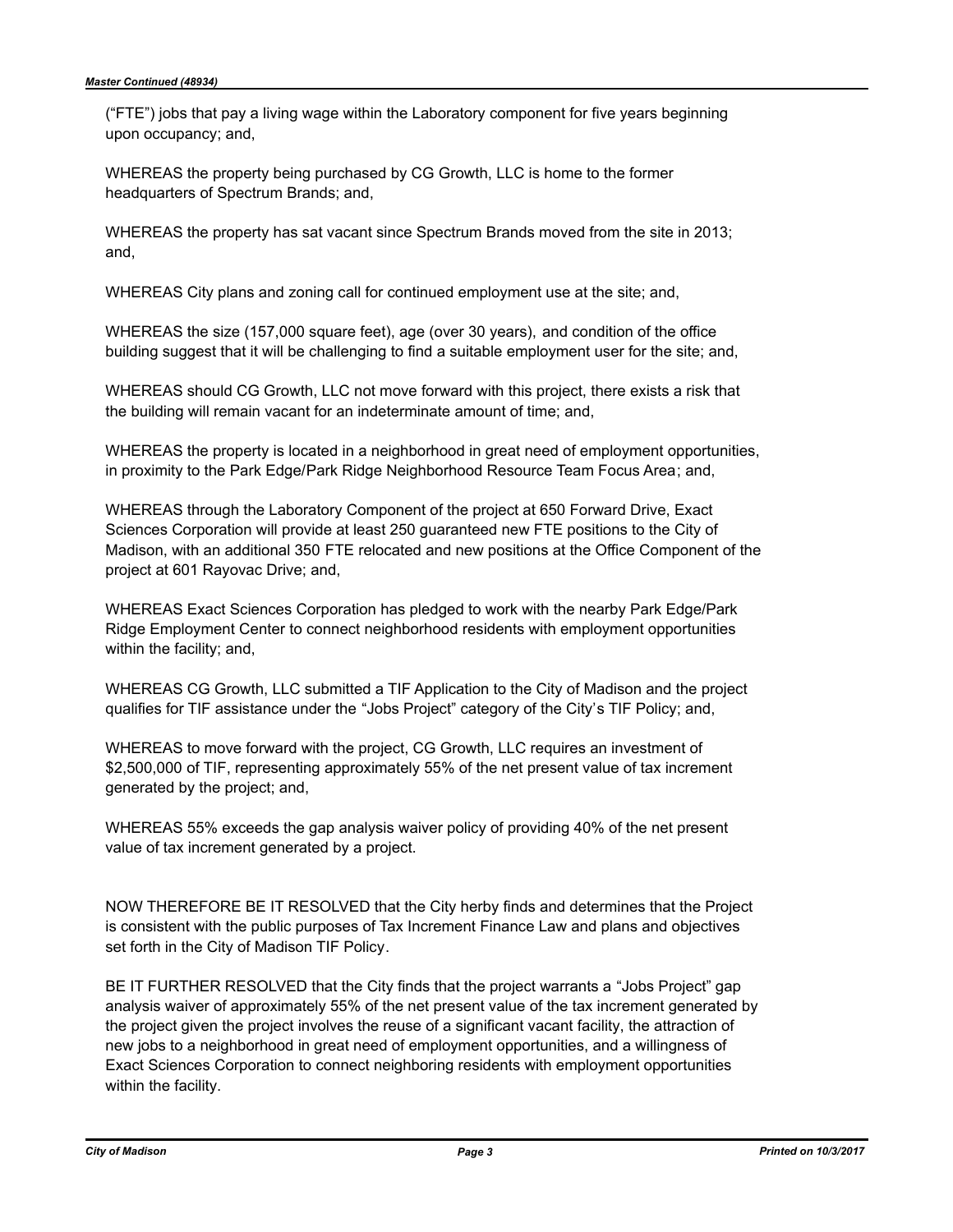BE IT FURTHER RESOLVED that funding is subject to the following conditions:

1. The Project. Developer and Employer agree to renovate and develop on the Property:

a. Approximately 157,000 gross square feet of office space at 601 Rayovac Drive ("Office Component") and 137,000 gross square feet of laboratory and warehouse space at 650 Forward Drive ("Laboratory Component") (together the Office Component and the Laboratory Component are referred to as the "Project").

b. Retain, create or maintain 250 full time equivalent ("FTE") jobs that pay a living wage, as defined by the City, (the "FTE Jobs") within the Laboratory Component for five years beginning upon occupancy of the Laboratory Component by the Employer. The City recognizes and agrees that Employer is entitled to rely on the transfer of some or all employees of other of Employer's facilities to the Laboratory Component to satisfy this obligation in the event those facilities close or the transferred jobs are from outside the City of Madison.

Form of Assistance. TIF assistance shall be provided in the form of a zero interest (0%) loan at closing from the City to Developer, or its assigns, in an amount not to exceed Two Million Five Hundred Thousand Dollars (\$2,500,000) ("TIF Loan").

- 2. Evidence of Financing, and Job Creation/Retention Provision. Prior to the TIF Loan closing, Developer shall provide evidence of cash, bank financing, grant funds and /or equity in the aggregate amount of not less than \$54,800,000 [calculated as the \$57,300,000 total project cost, less the amount of TIF provided to the Project] ("Financing") to partially finance Developer's development of the Laboratory Component of the Project as described in a loan agreement to be executed between the City and Developer ("TIF Loan Agreement"). The TIF Loan shall be disbursed to Developer into escrow with the title company in the first quarter of 2018, subject to Paragraph 4 below. Upon completion of the disbursing conditions of the TIF Loan Agreement, including evidence of Project Costs incurred in the amount of the TIF Loan, the TIF Loan shall be disbursed in accordance with a Disbursing Agreement.
- 3. Evidence of Financing and Jobs Guaranty. Bank financing shall be evidenced in the form of a bank or institutional investor commitment letter and evidence that Developer has met all of the lender's conditions of financing such as commercial pre-leasing requirements, if any.

Equity investment shall be evidenced by paid invoices or other documentation of prepaid project costs paid by Developer and/or a financial statement demonstrating Developer's financial capacity to invest equity in the Project. In aggregate, Developer's equity investment shall not be less than the amount of the TIF Loan at closing.

The Guarantor shall guaranty to create or maintain for each of the five years following the date of the issuance of a certificate of occupancy ("COO") for the Laboratory Component of the Project by the Employer, at least the following number of FTE Jobs at the Laboratory Component of the Project (the "Jobs Guaranty"):

| Year 1 (one year after COO), | 125 total FTE Jobs                       |
|------------------------------|------------------------------------------|
| Year 2 after COO             | 50 new jobs, 175 total FTE Jobs retained |
| Year 3 after COO             | 25 new jobs, 200 total FTE Jobs retained |
| Year 4 after COO             | 25 new jobs, 225 total FTE Jobs retained |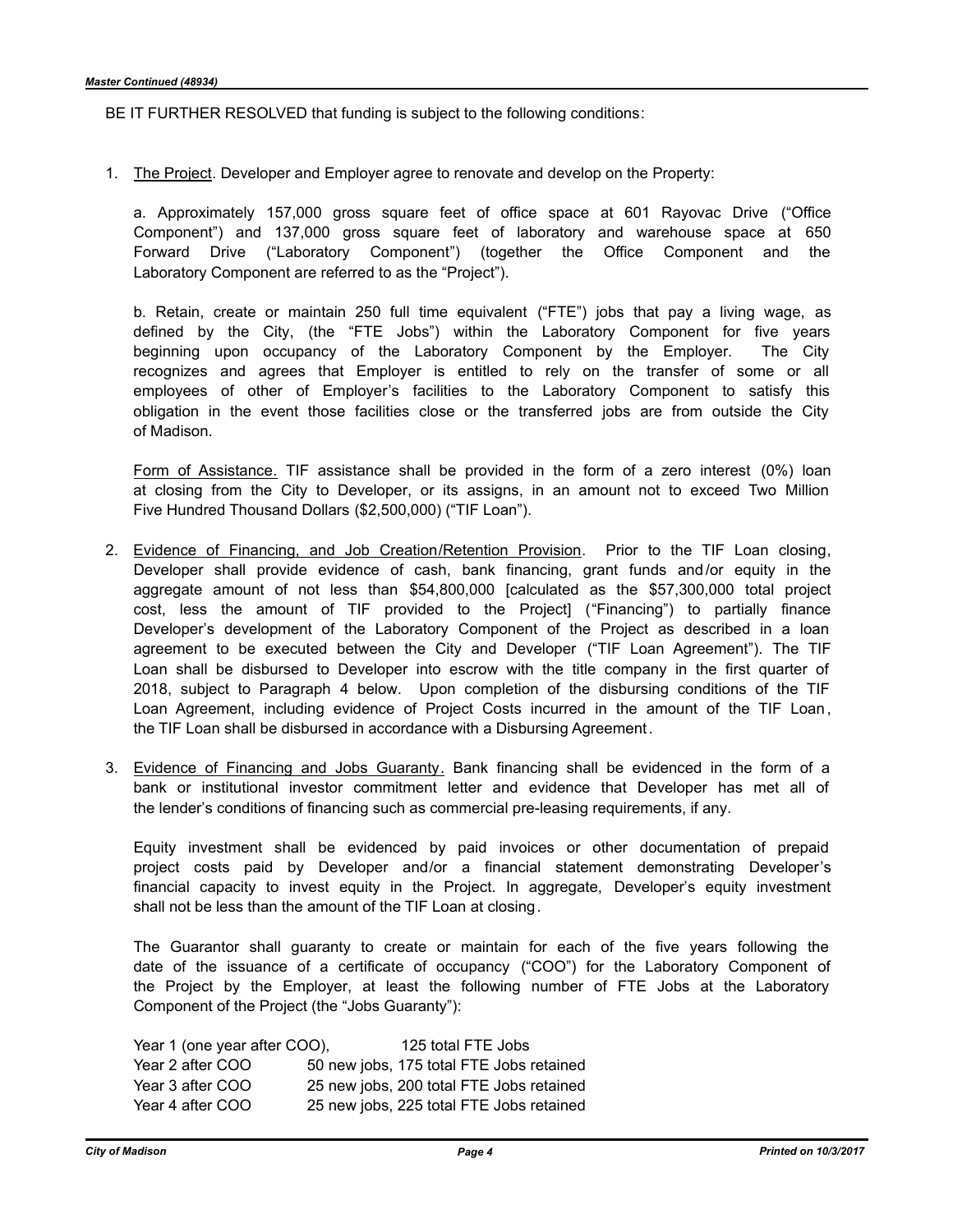Year 5 after COO 25 new jobs, 250 total FTE Jobs retained

Verification of the number of FTE Jobs will be evidenced by a certified statement by Employer sent to the Office of Business Resources, subject to verification to the City 's reasonable satisfaction, of compliance with this provision at the first, second, third, fourth, and fifth anniversaries of the date of occupancy of the Laboratory Component of the Project by the Employer.

In the event that the Jobs Guaranty is not met as evidenced by Employer's certification and City verification, then the Guarantors shall be required to pay a penalty in the amount of \$26,020 per job (calculated as the 2018 Living Wage Standard (\$13.01 per hour) x 40 hours a week x 50 weeks a year = \$26,020/FTE job) below the Jobs Guaranty for the applicable year with an annual cap of \$500,000 [calculated as the total amount of the TIF Loan divided by 5 years].

- 4. 2018 Capital Budget Authorization. Funding for the Two Million Five Hundred Thousand Dollar (\$2,500,000) TIF Loan is contingent upon an approval of the City of Madison 2018 Capital Budget authorizing the expenditure of funds stated herein.
- 5. Method of Payment and Tax Increment Guaranty. In addition to the Jobs Guaranty, TIF Loan shall be repaid by Developer through tax increments generated by the Project and /or cash payments by Developer or Guarantor. A schedule of the projected increment used to calculate the TIF Loan amount shall be attached to the TIF Loan Agreement ("Increment Schedule").
- 6. No TID Certification. In the event that the TID #46 Plan and Boundary Amendment is not certified by DOR on or about April 30, 2018, Developer shall be obligated to repay all funds disbursed by the City as a conventional loan, amortized over ten years, together with the costs of issuance and interest on the unpaid principal balance at a rate equal to the rate of the City's borrowing, plus one hundred basis points. Developer and Borrower shall perform on all requirements of the TIF Loan Agreement for the loan funds disbursed to Developer by the City ("City Loan"). In such event, the City shall credit Developer for the City's portion of annual estimated incremental property taxes levied on the Project, as set forth in the Tax Increment Guaranty provision in Section 5, until the City Loan is repaid. If in any year, the actual annual tax levy on the Project is less than the amount set forth in the Tax Increment Guaranty, Developer shall pay the City the annual difference as a guaranty payment. Developer shall repay to the City remaining principal on the City Loan, if any, at its ten -year maturity (maturing 10 years after COO). In the event of the TID #46's non-certification, the City shall make its best effort to correct any issues that prevented Plan Amendment certification in 2018 and secure certification by DOR in 2019.
- 7. Sale to Tax Exempt Entity PILOT Payment. Developer and Borrower shall be prohibited from selling, leasing or transferring the Property prior to the Developer's repayment of the TIF Loan without the prior written notice to the City (except for transfers made pursuant to foreclosure of senior loan on the project). If Developer sells the Property to a tax -exempt entity ("Buyer"), whereupon such ownership renders the Property as property tax-exempt, Buyer shall pay the City an annual payment in lieu of taxes (PILOT) in the amount of property tax last levied as of the date of sale to Buyer, frozen, through 2035. The City shall share said PILOT in proportion with the overlying taxing jurisdictions. Buyer shall execute a PILOT Agreement and a mortgage in favor of the City in the amount of the PILOT payments ("Buyer's Mortgage") at the time of Buyer's acquisition of the Property. The Buyer's Mortgage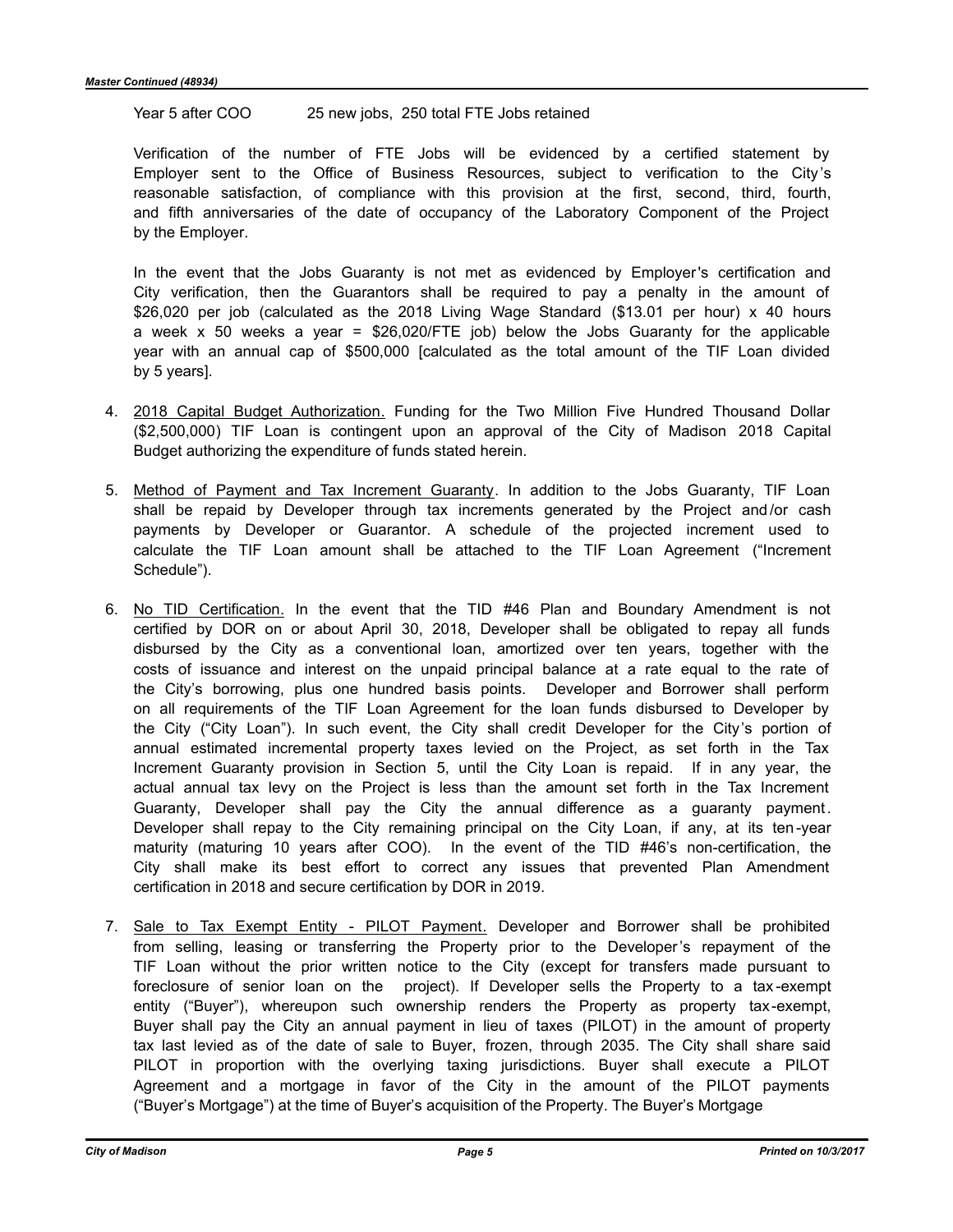and PILOT Agreement shall be released and terminated by the City upon the receipt by the City of the required PILOT payments.

- 8. Security and Corporate Guaranty. The TIF Loan shall be evidenced by a Note executed by Developer, or its assigns, to the City of Madison in the amount of the TIF Loan bearing zero percent (0%) interest ("Note"). Developer shall execute a mortgage or mortgages against the Property in favor of the City of Madison securing payment of the TIF Loan ("Mortgage"). If necessary, the City shall agree to execute a subordination of mortgage in a form approved by the City Attorney and acceptable to Developer and Developer's lender(s). Exact Sciences Corporation shall execute a corporate guaranty guaranteeing the payment of the TIF Loan and the PILOT payment if necessary. Prior to closing, Developer shall provide the City with an appraisal of the Property dated within 6 months prior to closing.
- 9. Satisfaction. The TIF Loan Agreement and Mortgage shall be satisfied and the Note cancelled, via a recordable mortgage release, upon full repayment of the TIF Loan.
- 10. Affirmative Action MGO 39.02 (9). Developer and its contractors/subcontractors shall comply with all applicable provisions of the Madison General Ordinance (MGO) 39.02 (9), concerning contract compliance requirements. Prior to commencing construction, Developer shall contact the City's Affirmative Action Division to assure that Developer is in compliance with the aforementioned requirements. Developer shall assist and actively cooperate with the Affirmative Action Division in obtaining the compliance of contractors and subcontractors with such applicable provisions of the Madison General Ordinance. Developer shall allow maximum feasible opportunity to small business enterprises to compete for any contracts entered into pursuant to the contract.
- 11. Living Wage (MGO 4.20). Developer shall comply with Madison General Ordinance 4.20 that requires Developer to provide a living wage.
- 12. Accessibility (MGO 39.05). Developer shall submit a written assurance of compliance with Madison General Ordinance 39.05.
- 13. Equal Opportunity. Developer shall comply with all applicable local, state and federal provisions concerning Equal Opportunity.
- 14. Equal Benefits. Developer shall comply with Madison General Ordinance 39.07 that requires Developer to provide equal benefits.
- 15. Ban the Box. Developer shall comply with Madison General Ordinance 39.08 related to job applicant arrest and conviction records.
- 16. Material Changes. Any material changes to the size or use of the Project or Property that is stated in the TIF Application as of the date of introduction of a resolution to the Common Council to approve this TIF Loan, shall subject this TIF Loan commitment to reconsideration by the City, or if the loan has been made to immediate repayment of the TIF Loan by Developer or Guarantor. Notwithstanding the foregoing, the City acknowledges that the Developer may, with the prior approval of the City, which approval may not be unreasonably withheld, reconfigure the size of the Project to address current market conditions.
- 17. Project Completion. Developer shall guarantee that the construction of the Project will be completed by December 31, 2019. Project completion shall be evidenced by the issuance of